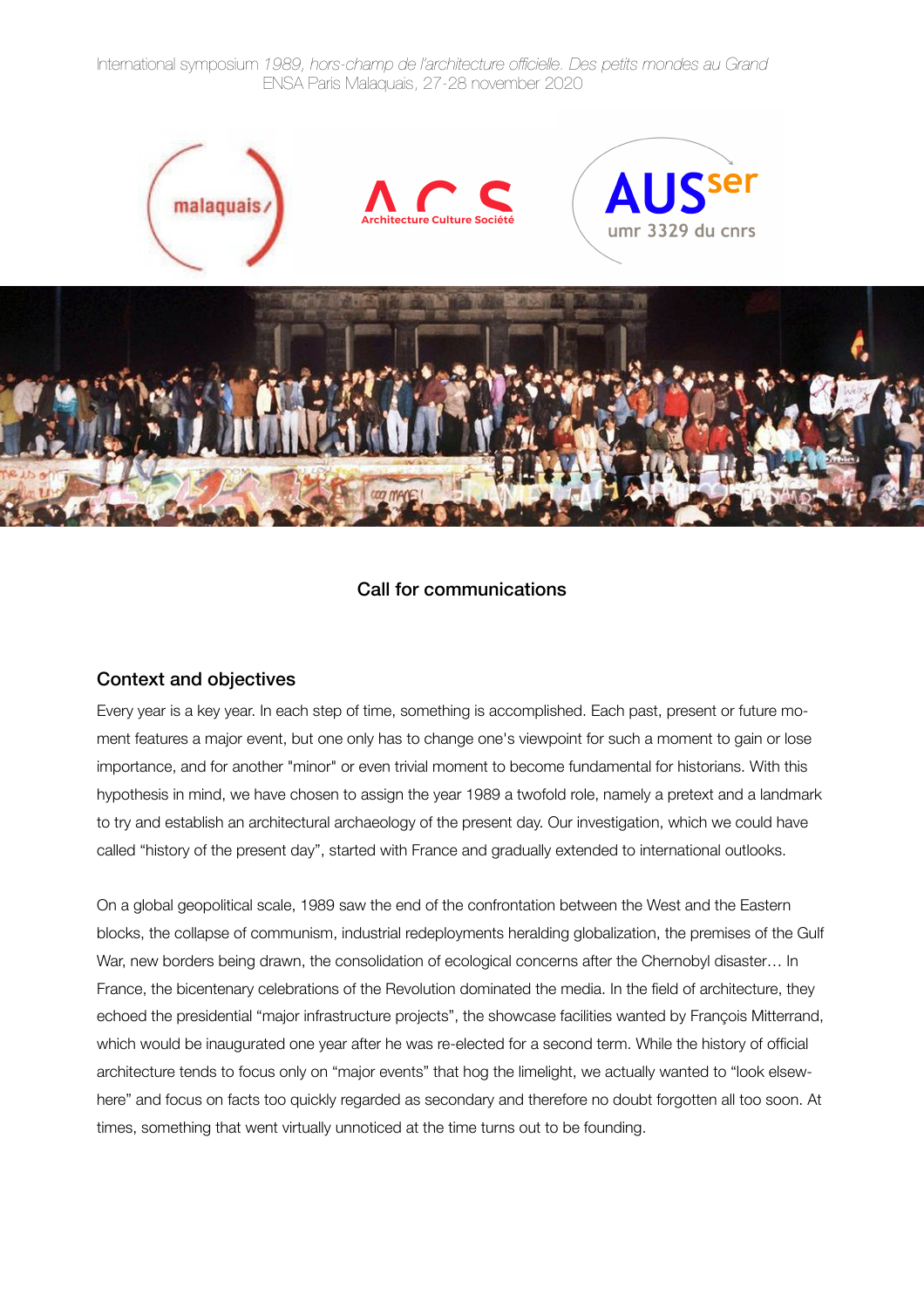Ambition may seem modest in its objects, but it is bold in its objectives. Surveys conducted behind the scenes and the backgrounds to official history offer unexpected outlooks on the architectural field, which will not fail to confront us with the heritage of modernity, post-modernity and soon super-modernity. Finally, when speaking about architecture, how can one ignore not just the multiple scales - design, interiors, buildings, neighbourhoods, towns and cities, territories, landscapes - but more importantly the various different fields the economy, technical matters, art, politics, sociology, ecology, digital - with which it interacts?

The "highlight events" that featured centre-stage in France in 1989 under the aegis of an all-powerful town-and-country-planner State, which arguably demonstrated its power in Paris for the last time with the construction of the *Pyramide du Louvre*, the *Grande Arche de la Défense* and the *Opéra Bastille*, overshadowed innumerable lower-profile events that got little media coverage. And yet, the latter shed just as much light, if not more, on that period of history and its effects on the world of today.

#### **Tendencies**

The *1989* symposium marks the culmination of a group project led by the ACS-UMR AUSser 3329 laboratory since 2017. Several themes were explored, their subjects overlapping: the redistribution of roles between the State, local authorities and the private-sector; transformations in housing; upheavals in the teaching of architecture; the growing acknowledgement of ecological challenges; the consequences of political shifts in Eastern Europe and the Mediterranean basin.

The researchers coalesced around three major topics:

#### Housing

As major public facilities of national dimensions are in the limelight, housing programmes with their domestic scale and sites scattered nationwide are sometimes overlooked. And yet, since 1981, the Banlieues 89 association has taken on the mission of rehabilitating visibly suffering suburbs. Questions are raised, experiments are carried out. The talk is of innovation, the involvement of local residents, flexible uses, new ways of inhabiting, types of intermediaries, urban forms, sometimes even self-builds…

#### Culture, education, media coverage

In 1989, the teaching of architecture was faced with issues such as devolution, opening up to Europe, the rapid development of ecology, closer ties with universities, the institutionalization of research or even the emergence of new communication technologies. What roles do architecture schools play as public-sector institutions in response to such developments? And in parallel, communication is becoming a key challenge for the profession, which needs to find strategies for being in the media limelight.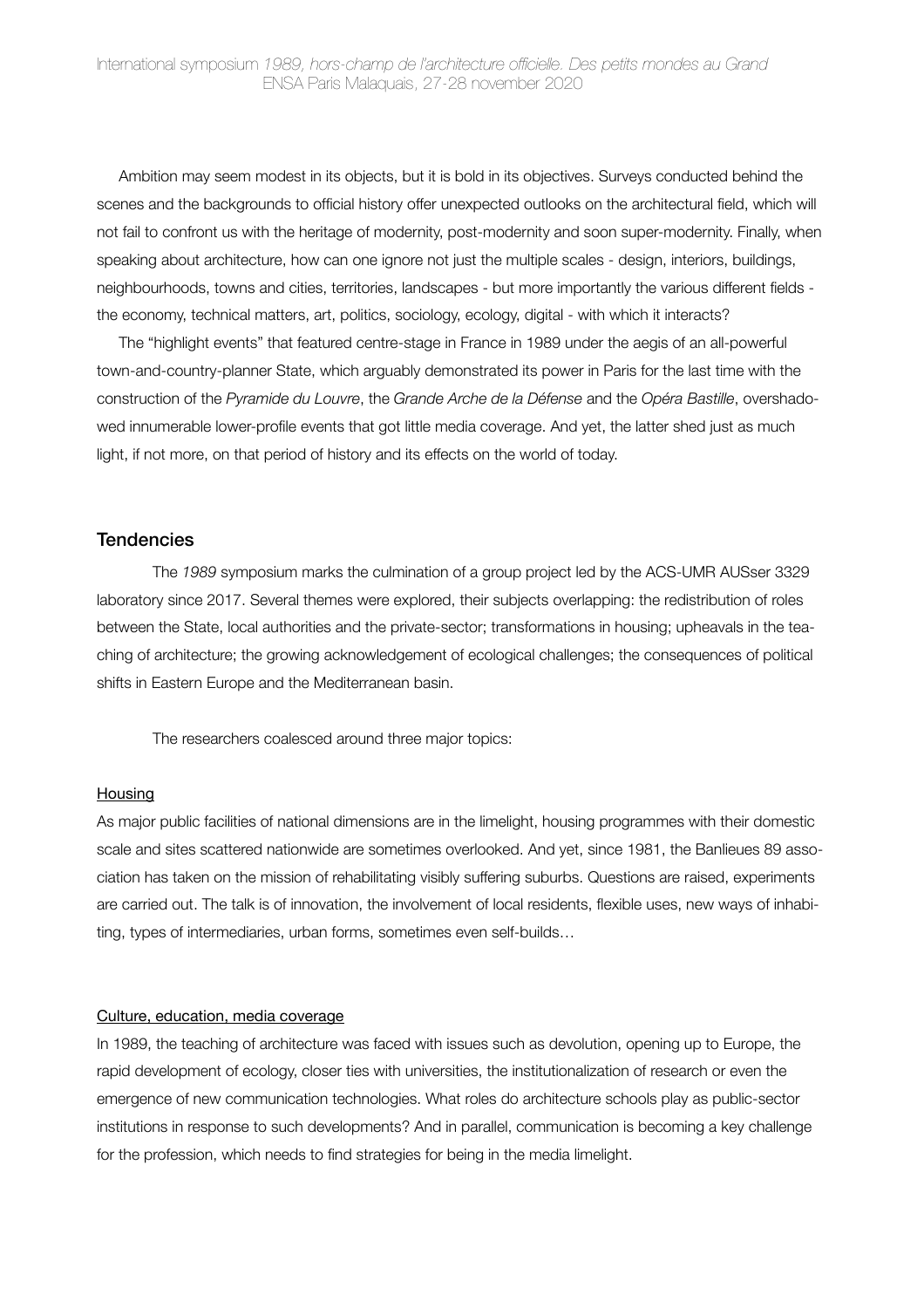### Globalization, completion, incompletion

As we have seen, the world order underwent numerous upheavals around 1989. Beyond geopolitical and economic phenomena, which have undermined notions such as borders, we think of the crisis afflicting thinking about modernity or the emergence of the worldwide web. How do these new orders – be they philosophical, cultural, political or even military – influence the theory and practice of architecture?

## Lines of thinking

These themes (housing - education, mediation, culture - globalization, completion and incompletion) provide input for the lines of inquiry that the proposed communications should follow:

#### 1. New players, new remits

With the redistribution of roles between the State, local authorities and the private-sector and the increasing permeability between these spheres, how are decision-making processes changing?

New players (project ownership or management professionals, associations of users, not forgetting teachers, researchers, communicators, cultural mediators, etc.) from the world of architecture and construction are appearing. How do they seek to brand themselves in relation to one another?

### 2. New concerns, new tools

How are the architectural ideals of the time accounted for in the transformations that **housing** is undergoing? Upheavals in the **teaching** of architecture; what are the new strong points?

Are **ecological** concerns and messages giving rise to clearly identifiable professional and militant stances, both in the theory and in practice?

The emergence of the **digital** world is progressively disrupting the building industry but also design modes or even forms: how are architects appropriating (or refusing to appropriate) computers and the Internet?

#### 3. New scales, new stakes

With Europe under construction, are the multifarious forms of globalization creating new orders? With regard to architectural and urban, constructed and spatial form, what are the implications of political, social, economic and cultural changes in terms of aesthetics, language, models, identity(ies)?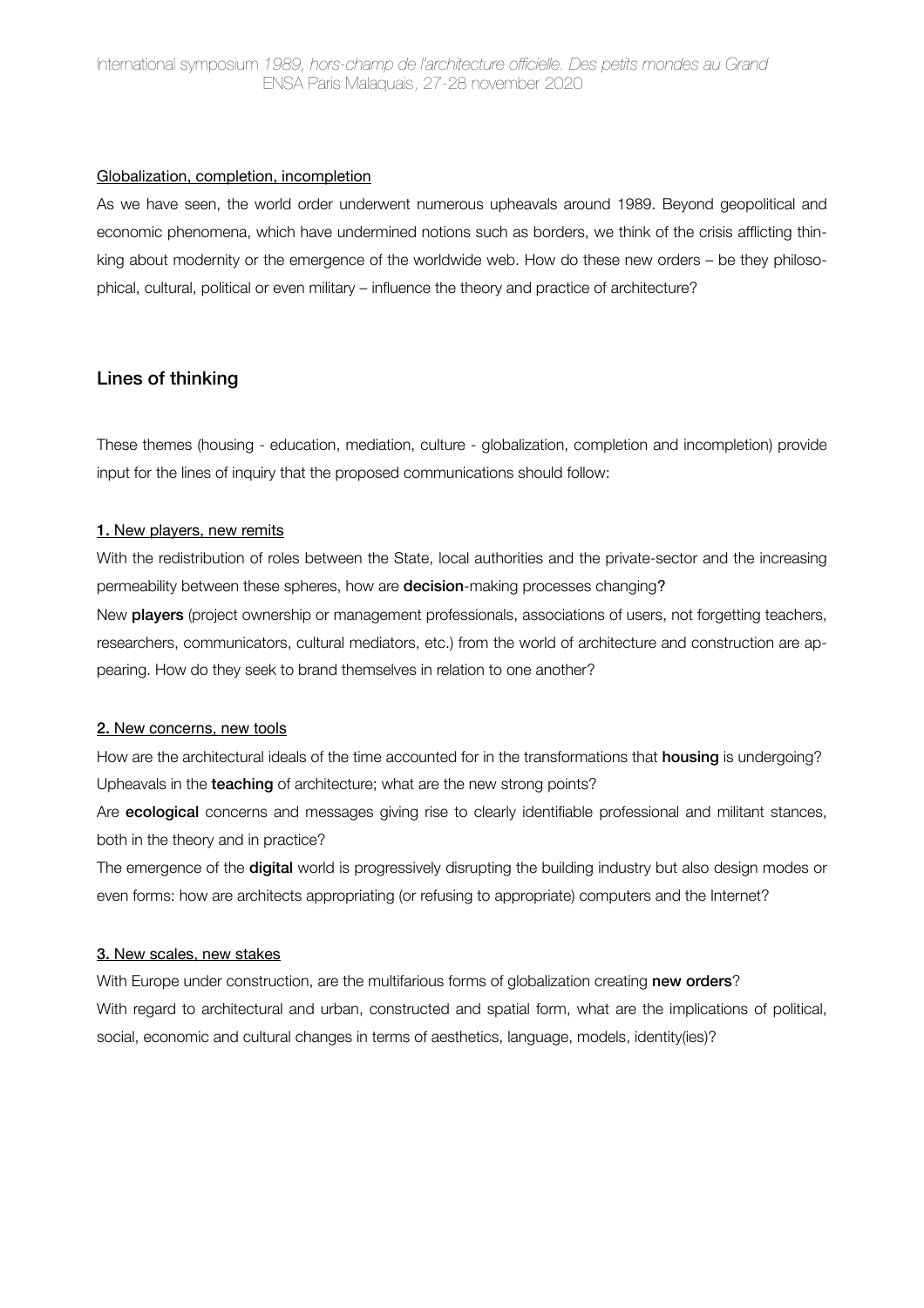# Bibliographical guide

BONNEUIL Christophe, PESTRE Dominique (dir.), *Histoire des sciences et des savoirs*, vol III, Paris, Seuil, 2015.

COHEN Jean-Louis, DAMISCH Hubert, *Américanisme et modernité. L'idéal américain dans l'architecture, Paris*, EHESS-Flammarion, 1993.

CURTIS William, *L'architecture moderne depuis 1900*, London, Phaidon, 3ème édition 2006.

CUSSET François, *La décennie, Le grand cauchemar des années 1980*, Paris, La Découverte, 2006.

DAL CO Francesco, TAFURI Manfredo, *Architecture contemporaine*, Paris, Milan, Gallimard-Electa, 1991.

DELACROIX Christian, DOSSE François, GARCIA Patrick, OFFENSTADT Nicolas (dir.), *Historiographies I et* II, Paris, Gallimard, 2010.

FRAMPTON Kenneth, *L'architecture moderne, Une histoire critique*, Paris, Philippe Sers, 1985.

GROSSER Pierre, *1989 L'Année où le monde a bascul*é, Paris, Perrin, 2019.

HARTOG François, *Régimes d'historicité. Présentisme et Expériences du temps*, Paris, Seuil, 2003.

HAYS Michael (dir.), *Architecture, Theory since 1968*, Cambridge, London, MIT Press, 2000.

HEYNEN Hilde, *Architecture and Modernity. A Critique*, MIT Press, 1999.

JAMESON Fredric, *Le Postmodernisme ou la logique culturelle du capitalisme tardif*, Paris, ENSBA, 2007.

LUCAN Jacques, *Architecture en France (1940-2000)*, Paris, Le Moniteur, 2001.

MESCHONNIC Henri, *Modernité modernité*, Paris, Verdier, 1988, folio-essais Gallimard, 1994.

NESBITT Kate, *Theorizing a New Agenda for Architecture. An Anthology of Architectural Theory, 1965-1995*, Princeton Architectural Press, 1996.

NOIRIEL Gérard, *Une histoire populaire de la France*, Paris, Agone, 2018.

POTIN Yann, SIRINELLI Jean-François, *Générations historiens*, Paris, CNRS, 2019.

# Scientific board

George Arbid, co-founder and director of ACA-Arab Center for Architecture.

Sabri Bendimérad, TPCAU Senior Lecturer at ENSA Paris-Belleville, member of the Architecture, Culture, Society laboratory/UMR AUSser 3329.

Mihaela Criticos, Senior Lecturer in the history and theory of architecture, "Ion Mincu" University of Architecture and Urban Planning, Bucharest.

Anne Debarre, HCA Senior Lecturer at ENSA Paris-Malaquais, member of the Architecture, Culture, Society laboratory/UMR AUSser 3329.

Jac Fol, SHS Professor at ENSA Paris-Malaquais, director of the Architecture, Culture, Société/UMR AUSser 3329 laboratory.

Ana Tostões, Professor of the history and theory of architecture IST-U Lisboa, President of Docomomo International.